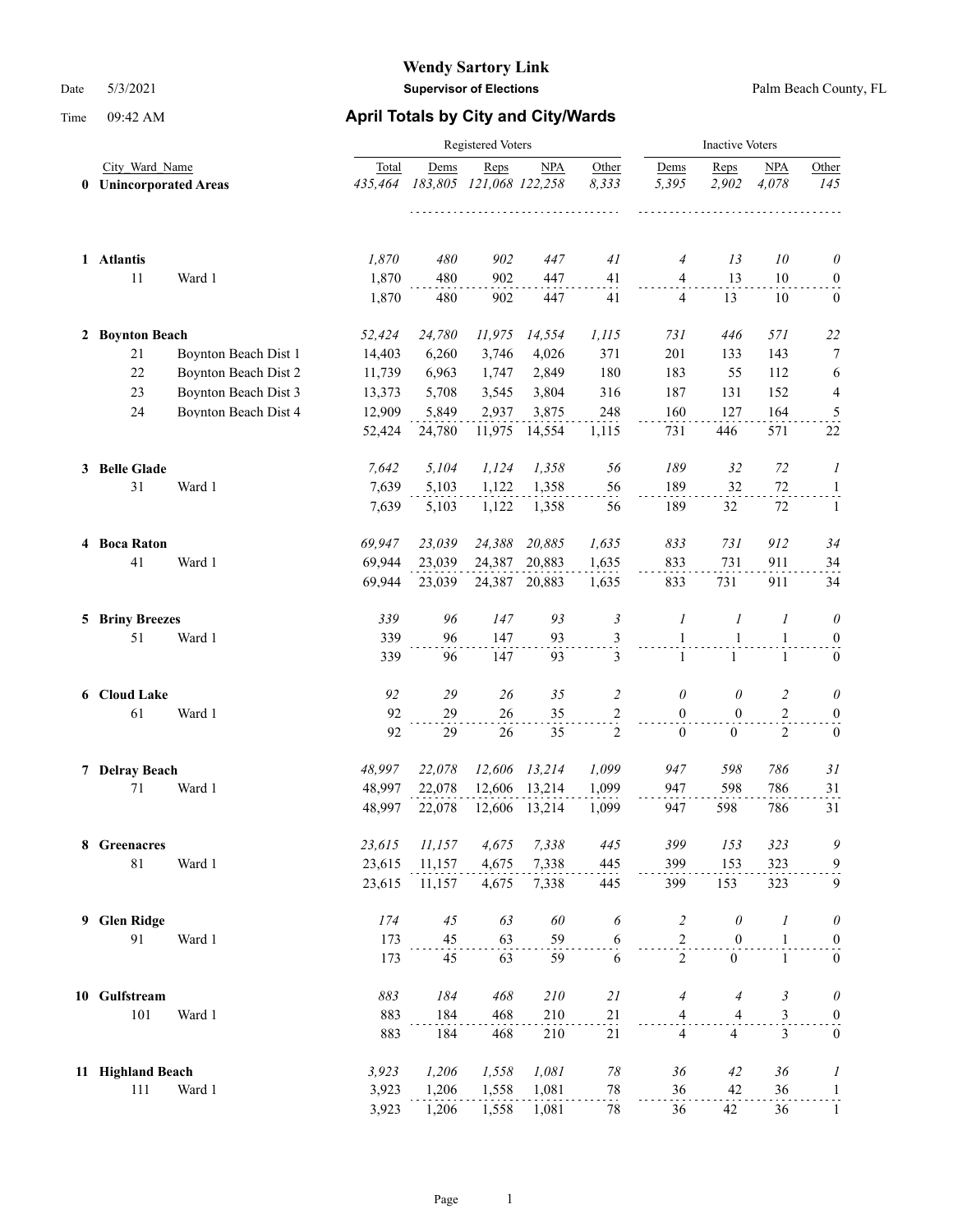|    |                              |        | <b>Registered Voters</b> |  |        |        |               |                       |                  | <b>Inactive Voters</b> |                |                  |  |  |
|----|------------------------------|--------|--------------------------|--|--------|--------|---------------|-----------------------|------------------|------------------------|----------------|------------------|--|--|
|    | City Ward Name               |        | Total                    |  | Dems   | Reps   | NPA           | Other                 | Dems             | Reps                   | NPA            | Other            |  |  |
|    | 12 Haverhill                 |        | 1,338                    |  | 619    | 332    | 370           | 17                    | 22               | $\overline{2}$         | 17             | 1                |  |  |
|    | 121                          | Ward 1 | 1,338                    |  | 619    | 332    | 370           | 17                    | $22\,$           | $\boldsymbol{2}$       | 17             | $\mathbf{1}$     |  |  |
|    |                              |        | 1,338                    |  | 619    | 332    | 370           | 17                    | 22               | 2                      | 17             | $\mathbf{1}$     |  |  |
|    | 13 Hypoluxo                  |        | 2,143                    |  | 732    | 710    | 637           | 64                    | $30\,$           | 19                     | 36             | $\overline{c}$   |  |  |
|    | 131                          | Ward 1 | 2,143                    |  | 732    | 710    | 637           | 64                    | 30               | 19                     | 36             | $\overline{a}$   |  |  |
|    |                              |        | 2,143                    |  | 732    | 710    | 637           | 64                    | 30               | 19                     | 36             | $\overline{c}$   |  |  |
|    | 14 Juno Beach                |        | 3,255                    |  | 847    | 1,498  | 814           | 96                    | 18               | 55                     | 43             | 1                |  |  |
|    | 141                          | Ward 1 | 3,255                    |  | 847    | 1,498  | 814           | 96                    | 18               | 55                     | 43             | $\overline{a}$   |  |  |
|    |                              |        | 3,255                    |  | 847    | 1,498  | 814           | 96                    | 18               | 55                     | 43             | 1                |  |  |
|    | 15 Jupiter Inlet Colony      |        | 403                      |  | 72     | 226    | 91            | 14                    | 3                | $\theta$               | $\overline{c}$ | $\overline{c}$   |  |  |
|    | 151                          | Ward 1 | 403                      |  | $72\,$ | 226    | 91            | 14                    | 3                | $\boldsymbol{0}$       | $\mathbf{2}$   | $\overline{a}$   |  |  |
|    |                              |        | 403                      |  | 72     | 226    | 91            | 14                    | 3                | $\mathbf{0}$           | 2              | $\overline{c}$   |  |  |
|    | 16 Jupiter                   |        | 45,420                   |  | 12,925 | 18,596 | 12,709        | 1,190                 | 455              | 554                    | 491            | 25               |  |  |
|    | 161                          | Ward 1 | 45,419                   |  | 12,925 | 18,596 | 12,708        | 1,190                 | 455              | 554                    | 491            | $25\,$           |  |  |
|    |                              |        | 45,419                   |  | 12,925 |        | 18,596 12,708 | 1,190                 | 455              | 554                    | 491            | 25               |  |  |
|    | 17 Lantana                   |        | 7,169                    |  | 3, 113 | 1,756  | 2,142         | 158                   | 103              | 53                     | 90             | 3                |  |  |
|    | 171                          | Ward 1 | 7,169                    |  | 3,113  | 1,756  | 2,142         | 158                   | 103              | 53                     | 90             | $\frac{3}{2}$    |  |  |
|    |                              |        | 7,169                    |  | 3,113  | 1,756  | 2,142         | 158                   | 103              | 53                     | 90             | 3                |  |  |
|    | <b>18 Lake Clarke Shores</b> |        | 2,846                    |  | 1,047  | 1,108  | 647           | 44                    | 4                | 8                      | 12             | $\theta$         |  |  |
|    | 181                          | Ward 1 | 2,844                    |  | 1,046  | 1,107  | 647           | 44                    | $\overline{4}$   | 8                      | 12             | $\boldsymbol{0}$ |  |  |
|    |                              |        | 2,844                    |  | 1,046  | 1,107  | 647           | 44                    | 4                | $8\,$                  | 12             | $\boldsymbol{0}$ |  |  |
|    | 19 Loxahatchee Groves        |        | 2,342                    |  | 686    | 947    | 665           | 44                    | 17               | 16                     | 21             | $\theta$         |  |  |
|    | 191                          | Ward 1 | 2,342                    |  | 686    | 947    | 665           | 44                    | 17               | 16                     | 21             | $\boldsymbol{0}$ |  |  |
|    |                              |        | 2,342                    |  | 686    | 947    | 665           | 44                    | 17               | 16                     | 21             | $\boldsymbol{0}$ |  |  |
|    | 20 Lake Park                 |        | 5,199                    |  | 2,787  | 992    | 1,330         | 90                    | 111              | 65                     | 85             | 3                |  |  |
|    | 201                          | Ward 1 | 5,198                    |  | 2,786  | 992    | 1,330         | 90                    | 111              | 65                     | 85             | $\overline{3}$   |  |  |
|    |                              |        | 5,198                    |  | 2,786  | 992    | 1,330         | 90                    | 111              | 65                     | 85             | 3                |  |  |
|    | 21 Lake Worth Beach          |        | 18,640                   |  | 9,005  | 3,651  | 5,555         | 429                   | 544              | 235                    | 537            | 29               |  |  |
|    | 211                          | Ward 1 | 18,640                   |  | 9,005  | 3,651  | 5,555         | 429                   | 544              | 235                    | 537            | 29               |  |  |
|    |                              |        | 18,640                   |  | 9,005  | 3,651  | 5,555         | 429                   | 544              | 235                    | 537            | 29               |  |  |
| 22 | Manalapan                    |        | 385                      |  | 77     | 206    | 92            | 10                    | $\boldsymbol{l}$ | $\overline{c}$         | $\mathfrak{Z}$ | $\theta$         |  |  |
|    | 221                          | Ward 1 | 385                      |  | 77     | 206    | 92            | 10                    | $\mathbf{1}$     | $\overline{2}$         | 3              | $\boldsymbol{0}$ |  |  |
|    |                              |        | 385                      |  | 77     | 206    | 92            | 10                    | $\mathbf{1}$     | $\overline{2}$         | $\overline{3}$ | $\boldsymbol{0}$ |  |  |
| 23 | <b>Mangonia Park</b>         |        | 1,044                    |  | 782    | 46     | 208           | $\boldsymbol{\delta}$ | $26\,$           | $\boldsymbol{l}$       | 10             | $\theta$         |  |  |
|    | 231                          | Ward 1 | 1,044                    |  | 782    | 46     | 208           | $\,$ 8 $\,$           | 26               | $\mathbf{1}$           | 10             | $\boldsymbol{0}$ |  |  |
|    |                              |        | 1,044                    |  | 782    | 46     | 208           | 8                     | 26               | $\mathbf{1}$           | 10             | $\boldsymbol{0}$ |  |  |
|    | 24 North Palm Beach          |        | 10,834                   |  | 3,143  | 4,712  | 2,722         | 257                   | 127              | 162                    | <i>112</i>     | $\overline{4}$   |  |  |
|    | 241                          | Ward 1 | 10,834                   |  | 3,143  | 4,712  | 2,722         | 257                   | 127              | 162                    | 112            | $\frac{4}{1}$    |  |  |
|    |                              |        | 10,834                   |  | 3,143  | 4,712  | 2,722         | 257                   | 127              | 162                    | 112            | 4                |  |  |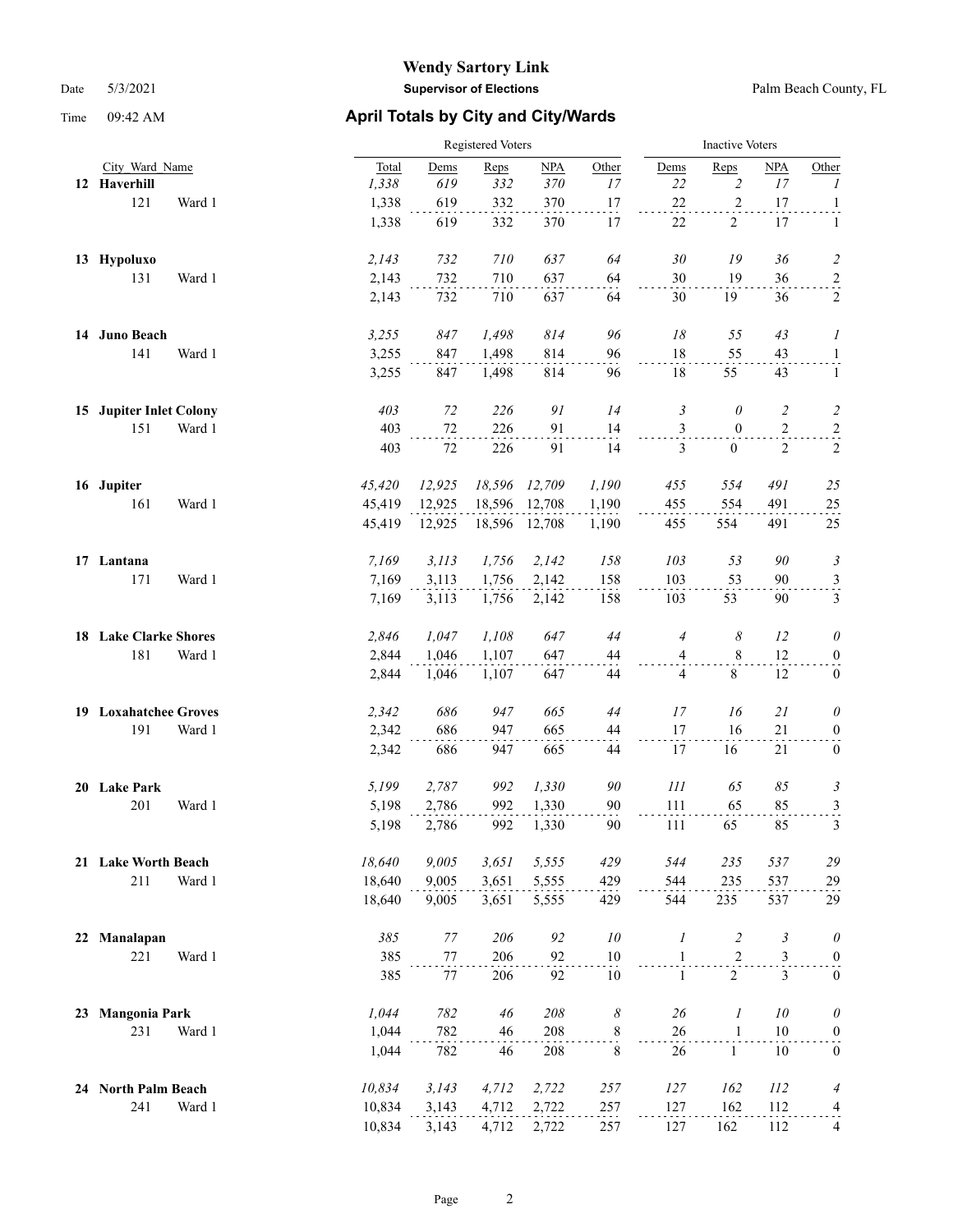|    |                         |        | Registered Voters |          |               |       |                  |                |                  | <b>Inactive Voters</b>     |  |  |  |
|----|-------------------------|--------|-------------------|----------|---------------|-------|------------------|----------------|------------------|----------------------------|--|--|--|
|    | City Ward Name          | Total  | Dems              | Reps     | NPA           | Other | Dems             | Reps           | NPA              | Other                      |  |  |  |
|    | 25 Ocean Ridge          | 1,688  | 433               | 789      | 421           | 45    | 12               | 24             | 36               | $\overline{c}$             |  |  |  |
|    | 251<br>Ward 1           | 1,687  | 432               | 789      | 421           | 45    | 12               | 24             | 36               | $\overline{a}$             |  |  |  |
|    |                         | 1,687  | 432               | 789      | 421           | 45    | 12               | 24             | 36               | 2                          |  |  |  |
|    | 26 Pahokee              | 2,969  | 2,054             | 359      | 538           | 18    | 67               | 9              | 13               | $\theta$                   |  |  |  |
|    | 261<br>Ward 1           | 2,969  | 2,054             | 359      | 538           | 18    | 67               | 9              | 13               | $\boldsymbol{0}$           |  |  |  |
|    |                         | 2,969  | 2,054             | 359      | 538           | 18    | 67               | 9              | 13               | $\boldsymbol{0}$           |  |  |  |
|    | 27 Palm Beach           | 8,580  | 2,224             | 3,865    | 2,238         | 253   | 86               | 107            | 90               | $\boldsymbol{\mathcal{S}}$ |  |  |  |
|    | 271<br>Ward 1           | 8,580  | 2,224             | 3,865    | 2,238         | 253   | 86               | 107            | 90               | $\frac{8}{1}$              |  |  |  |
|    |                         | 8,580  | 2,224             | 3,865    | 2,238         | 253   | 86               | 107            | 90               | 8                          |  |  |  |
|    | 28 Palm Beach Gardens   | 46,595 | 14,927            | 17,953   | 12,522        | 1,193 | 425              | 387            | 486              | 25                         |  |  |  |
|    | 281<br>Ward 1           | 46,595 | 14,927            | 17,953   | 12,522        | 1,193 | 425              | 387            | 486              | $25\,$                     |  |  |  |
|    |                         | 46,595 | 14,927            |          | 17,953 12,522 | 1,193 | 425              | 387            | 486              | 25                         |  |  |  |
|    | 29 Palm Beach Shores    | 1,098  | 295               | 462      | 316           | 25    | 17               | 15             | 15               | 1                          |  |  |  |
|    | 291<br>Ward 1           | 1,097  | 295               | 461      | 316           | 25    | 17               | 15             | 15               | $\mathbf{1}$               |  |  |  |
|    |                         | 1,097  | 295               | 461      | 316           | 25    | 17               | 15             | 15               | $\mathbf{1}$               |  |  |  |
|    | 30 Palm Springs         | 11,903 | 5,135             | 2,652    | 3,905         | 211   | 175              | 85             | 153              | 8                          |  |  |  |
|    | 301<br>Ward 1           | 11,903 | 5,135             | 2,652    | 3,905         | 211   | 175              | 85             | 153              | $\,8\,$                    |  |  |  |
|    |                         | 11,903 | 5,135             | 2,652    | 3,905         | 211   | 175              | 85             | 153              | $\,$ 8 $\,$                |  |  |  |
|    | 31 Riviera Beach        | 25,068 | 15,668            | 3,643    | 5,371         | 386   | 720              | 132            | 318              | 12                         |  |  |  |
|    | 311<br>Ward 1           | 25,067 | 15,667            | 3,643    | 5,371         | 386   | 720              | 132            | 318              | 12                         |  |  |  |
|    |                         | 25,067 | 15,667            | 3,643    | 5,371         | 386   | 720              | 132            | 318              | 12                         |  |  |  |
| 32 | <b>Royal Palm Beach</b> | 27,777 | 12, 112           | 7,058    | 8,061         | 546   | 290              | $178\,$        | 257              | $\boldsymbol{\mathcal{S}}$ |  |  |  |
|    | 321<br>Ward 1           | 27,777 | 12,112            | 7,058    | 8,061         | 546   | 290              | 178            | 257              | $\frac{8}{1}$              |  |  |  |
|    |                         | 27,777 | 12,112            | 7,058    | 8,061         | 546   | 290              | 178            | 257              | 8                          |  |  |  |
| 33 | <b>South Bay</b>        | 1,561  | 1,230             | $\it 87$ | 233           | 11    | 68               | $\overline{4}$ | 6                | $\theta$                   |  |  |  |
|    | 331<br>Ward 1           | 1,560  | 1,229             | 87       | 233           | 11    | 68               | $\overline{4}$ | $\sqrt{6}$       | $\boldsymbol{0}$           |  |  |  |
|    |                         | 1,560  | 1,229             | 87       | 233           | 11    | 68               | $\overline{4}$ | 6                | $\boldsymbol{0}$           |  |  |  |
|    | 34 South Palm Beach     | 1,377  | 441               | 517      | 385           | 34    | 25               | 17             | 22               | $\theta$                   |  |  |  |
|    | 341<br>Ward 1           | 1,377  | 441               | 517      | 385           | 34    | 25               | 17             | 22               | $\overline{0}$             |  |  |  |
|    |                         | 1,377  | 441               | 517      | 385           | 34    | 25               | 17             | 22               | $\boldsymbol{0}$           |  |  |  |
|    | 35 Tequesta             | 5,097  | 1,258             | 2,424    | 1,306         | 109   | 43               | 60             | 42               | 1                          |  |  |  |
|    | 351<br>Ward 1           | 5,096  | 1,257             | 2,424    | 1,306         | 109   | 43               | 60             | 42               | $\mathbf{1}$               |  |  |  |
|    |                         | 5,096  | 1,257             | 2,424    | 1,306         | 109   | 43               | 60             | 42               | $\mathbf{1}$               |  |  |  |
|    | 36 Village Of Golf      | 286    | 40                | 198      | 43            | 5     | $\theta$         | 1              | $\theta$         | $\theta$                   |  |  |  |
|    | 361<br>Ward 1           | 283    | 37                | 198      | 43            | 5     | $\boldsymbol{0}$ | $\mathbf{1}$   | $\boldsymbol{0}$ | $\boldsymbol{0}$           |  |  |  |
|    |                         | 283    | 37                | 198      | 43            | 5     | $\mathbf{0}$     | $\mathbf{1}$   | $\overline{0}$   | $\boldsymbol{0}$           |  |  |  |
|    | 37 Wellington           | 43,646 | 15,639            | 14,350   | 12,716        | 941   | 505              | 507            | 500              | $20\,$                     |  |  |  |
|    | 371<br>Ward 1           | 43,645 | 15,639            | 14,350   | 12,715        | 941   | 505              | 507            | 500              | 20                         |  |  |  |
|    |                         | 43,645 | 15,639            |          | 14,350 12,715 | 941   | 505              | 507            | 500              | 20                         |  |  |  |